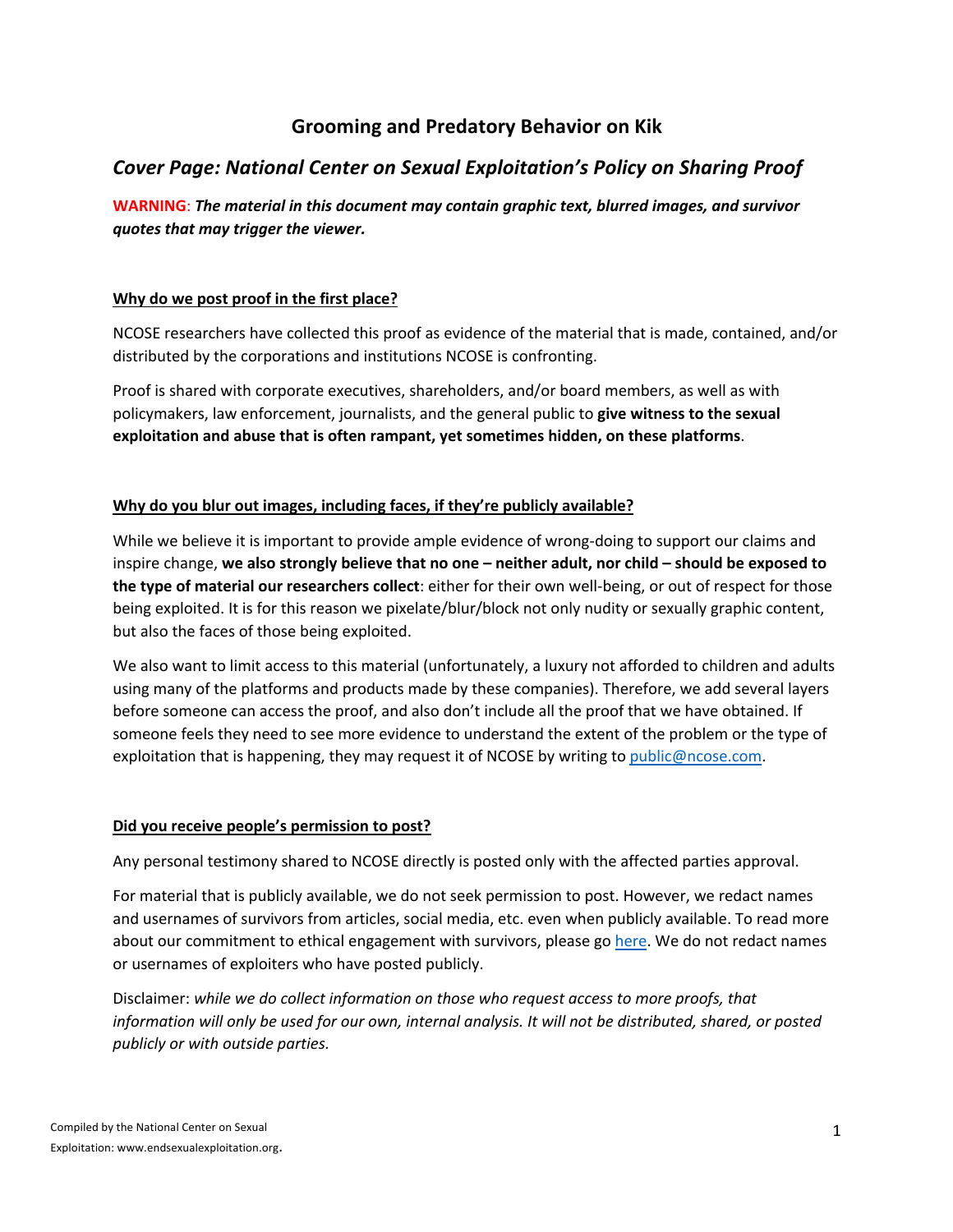# **Grooming and Predatory Behavior on Kik**

Kik has a severe, years-long problem with predatory adults using the platform to contact, groom, and abuse the many minors who use Kik. These bad actors know Kik lacks the moderation or safety tools to catch them, and the lack of identity and age verification allow these predators to remain completely anonymous. This has resulted in pain, exploitation, and lasting trauma for the many victims who were abused through Kik.

# **Important information concerning online predators:**

- It only takes 8 minutes for a predator to form a bond with a child.
- Last year, there was a 97.5% increase in online enticement reports, according to NCMEC. MediaLab AI, which owns Kik, reported 14,515 instances in 2020 alone.

# **Here are just a few examples of Kik being used to facilitate child abuse and grooming in the news:**

- A 13-year old girl was lured out of her home and ultimately murdered by an older user she met and talked to through Kik.
- A former Congressman was found to be sending sexually explicit images to a 15 year old girl through Kik.
- A man pled guilty to distributing sexually explicit images of himself and a two-year old child occasionally in his care to approximately 25 other Kik users, some of whom he talked with about what to do to the infant.
- Admitting to coercing as many as three teenage girls into sending him sexually explicit images of themselves over Kik, a 33 year old man was sentenced to 17 years in prison.
- While on probation for another child abuse crime, a man used Kik to communicate with others about sexually abusing children, including distributing child sexual abuse material.
- Another man was sentenced to eight years in federal prison for using Kik to distribute CSAM.
- In 2018, UK law enforcement told BBC News that Kik was featured in more than 1,100 child sexual abuse cases in the last five years and was the app that concerned them the most.
- A former elementary school principal was arrested in 2020 after using a private Kik group called "Loving Kids" to try and meet up with a mother and her 4-year old daughter for a sexual encounter.
- In a particularly egregious 2022 case, an undercover FBI employee began interacting with a child predator on the social media application Kik. In the chats, he made statements that he had sexually abused children, and that he had trafficked a child to engage in commercial sex acts. He also said that he had recently traveled out of state to have sex with another 12-year-old girl.
- A man was arrested in February 2022 for uploading CSAM through Kik.
- In January 2022, another man was sentenced to 35 years in prison for several severe child sexual abuse crimes facilitated through Kik.
- Over 4,000 images and videos depicting sexual victimization of pre-pubescent girls, including toddlers, engaged in sexual acts with adults were found after a man distributed them through Kik.